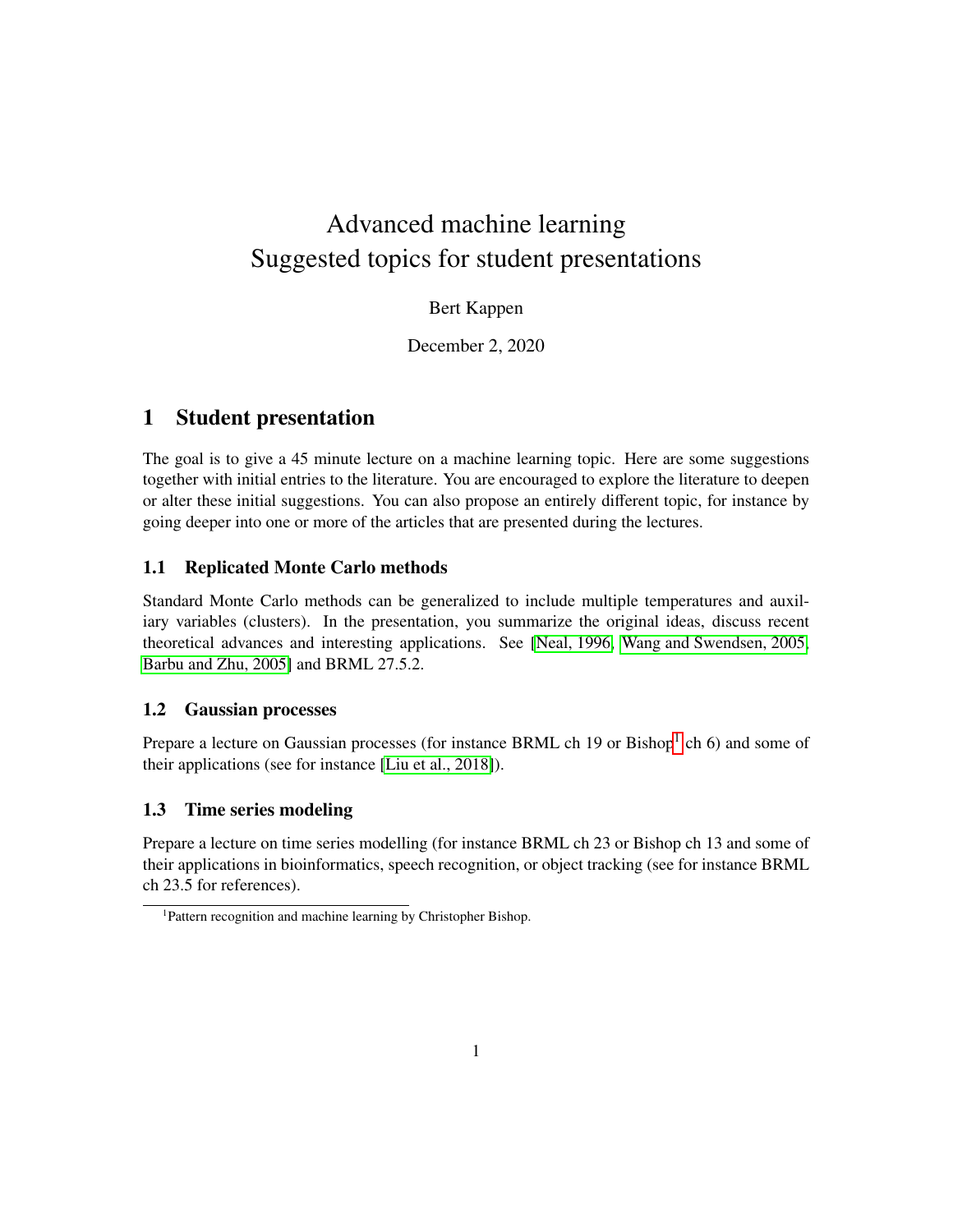#### 1.4 Quantum Boltzmann Machine

The quantum Boltzmann machine is a method to learn a quantum Hamiltonian such that its quantum ground state encodes the statistics of a classical data set. Make a presentation on the quantum Boltzmann Machine based on [\[Kappen, 2020\]](#page-2-4).

#### 1.5 Dimension reduction methods

Give an overview of methods for dimensional reduction of data. These methods are useful for data visualization and feature extraction. The simplest linear examples are PCA and SVD. Other popular methods are PLSA and non-negative matrix factorisation (see for instance BRML ch 15 and [\[Lee and Seung, 1999,](#page-2-5) [Lee and Seung, 2001\]](#page-2-6))

#### 1.6 Autoregressive variational inference

This paper proposes a method for approximate inference by approximating the target distribution by a directed graph. Sampling from this directed graph is easy using the idea of ancestral sampling. The parameters of the directed graph are optimized using a variational approach. Here an autoregressive network is used [\[Wu et al., 2019\]](#page-2-7)

#### 1.7 Model comparison

The Bayesian approach to model comparison requires the estimation of the so-called evidence or Bayes factor  $p(D|\mathcal{H}_i)$  with *D* the data and  $\mathcal{H}_i$  the different model hypotheses. The paper [\[Vyshemirsky and Girolami, 2007\]](#page-2-8) discusses various methods to estimate the evidence based on Monte Carlo sampling. EXTRA: apply one or more of these methods to compute the evidence  $p(D|\alpha)$  with  $\alpha$  the regularization parameter for the perceptron learning discussed in the MCMC exercise of week 1.

#### 1.8 Sparse regression

Regression with a  $L_0$  or  $L_1$  norm penalty on the parameters yields sparse solutions where a subset of parameters is estimated as zero. In the case of  $L_1$  penalty and ordinary regression the problem is convex and yields the efficient Lasso method [\[Friedman et al., 2007,](#page-2-9) [Friedman et al., 2010\]](#page-2-10) In the case of  $L_0$  penalty one can obtain superior results but the problem is not convex and can be solved using either Gibbs sampling [\[George and McCulloch, 1993\]](#page-2-11) or a variational mean field approximation [Kappen and Gómez, 2014].

#### 1.9 Neural data analysis and anaesthesia

This paper [Muñoz et al., 2020] uses the so-called  $\epsilon$ -machine to model the effect of anaesthesia on brain dynamics in the fruitfly drosophila.